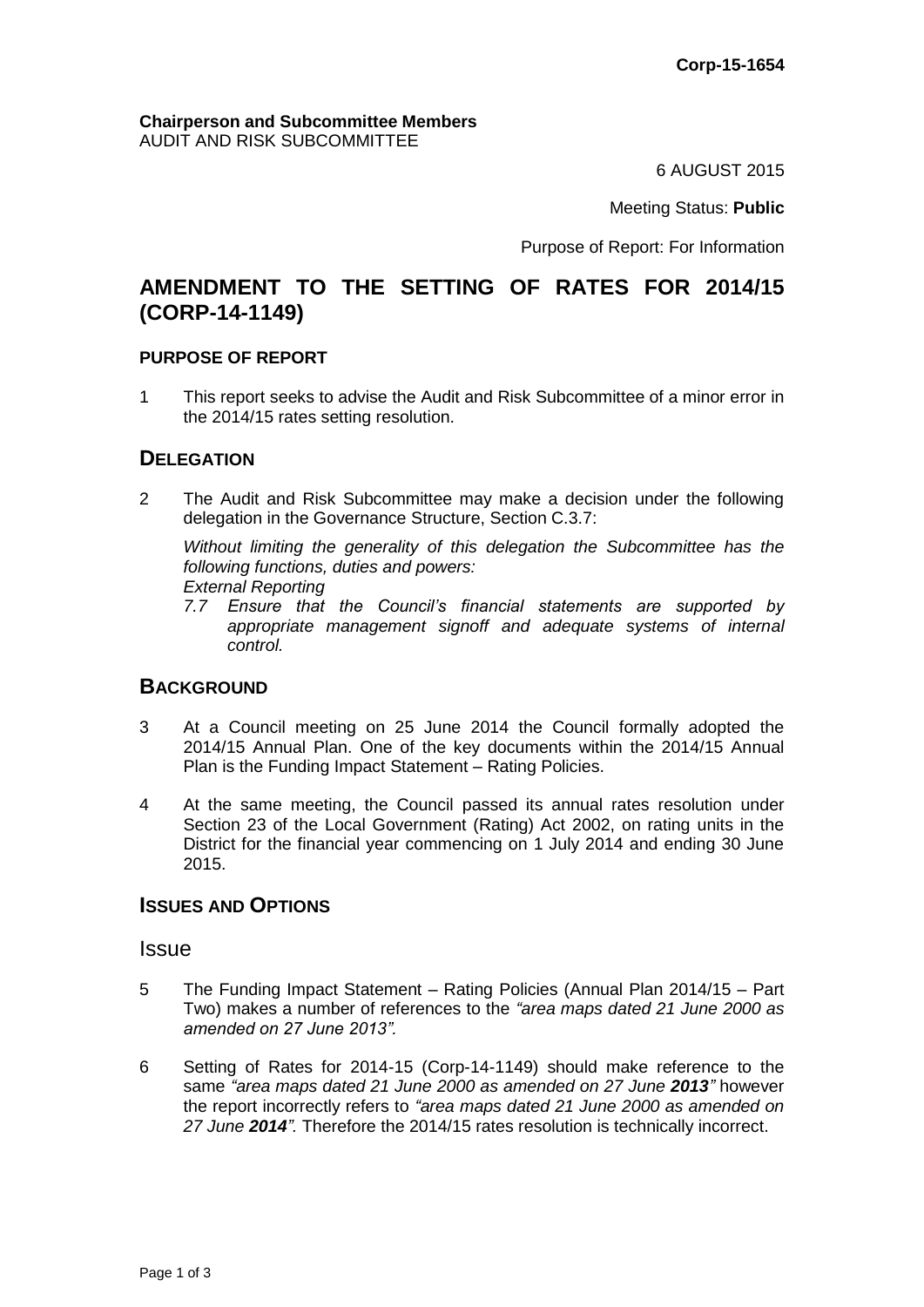- 7 Legal Counsel has advised that this does not affect the validity of the 2014/15 rates resolution or any rate contained within it, as the reference to the maps is not a key part of the resolution.
- 8 Therefore the Council does not need to re-adopt the 2014/15 rates resolution.
- 9 The Council's auditors have been advised of this minor inconsistency.
- 10 To fully prevent this error from re-occurring, specific dates pertaining to the Council's rating area maps (including drainage rating area maps) have been omitted from all rating policy and rate setting documentation for financial years 2015/16 onwards. This measure was endorsed by Council's Legal Counsel.

# **CONSIDERATIONS**

## Policy considerations

11 There are no policy considerations.

## Legal considerations

12 Legal Counsel has advised that the 2014/15 rates resolution does not need to be re-adopted.

#### Financial considerations

13 There are no financial considerations.

## Tāngata whenua considerations

14 There are no tāngata whenua considerations.

## **SIGNIFICANCE AND ENGAGEMENT**

## Degree of significance

15 This matter has a low level of significance under Council policy.

## Engagement planning

16 An engagement plan is not required.

## **Publicity**

17 There are no publicity considerations at this time.

## **RECOMMENDATIONS**

18 That the Audit and Risk Subcommittee notes that the 2014/15 rates resolution incorrectly makes reference to area maps amended on 27 June 2014, instead of 27 June 2013.